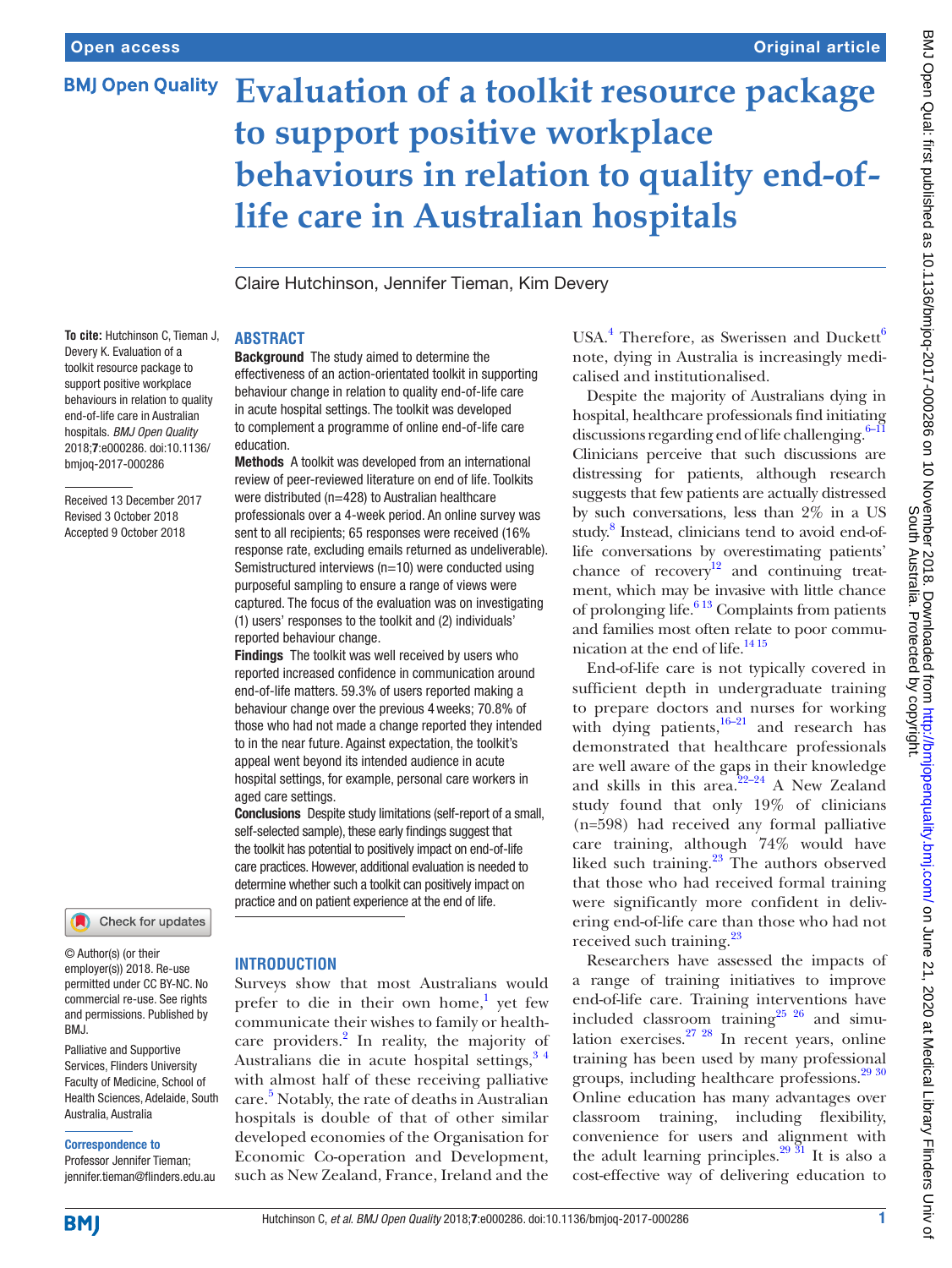target populations that may be geographically dispersed and where synchronising time for education sessions may be challenging. As in other sectors, online education in the healthcare sector is expanding. $30$  Research has demonstrated that user satisfaction with online training is high and that such training has been effective in enhancing knowledge. $29^{32}$  However, online independent learning does not necessarily test the application of knowledge in the workplace. Indeed, education programmes in general are typically poor at evaluating knowledge transfer to the workplace.<sup>[33–35](#page-7-13)</sup>

#### **The End-of-Life Essentials Project**

The Australian Government has committed to funding federal and state projects to implement initiatives to provide high-quality palliative care and end-of-life support for all Australians who require it.<sup>[36](#page-7-14)</sup> The Federal Government has provided funding for projects focused on education, training, quality improvements and advance care planning. One such project was the End-of-Life Essentials Project. Phase 1 was to develop six free online education modules. The modules were conceptually developed from the Australian Commission on Safety and Quality in Health Care framework and aimed to increase knowledge and skills in end-of-life care for doctors, nurses and allied health professionals. The modules were launched between June and October 2016, and have been completed by over 3700 doctors, nurses and allied health professionals to date.

Phase 2 of the project was to develop a resource toolkit to complement the online modules. Whereas the online education modules focus on developing knowledge, the focus of the toolkit is to bring about positive change to workplace behaviour at the point of care. Therefore, the toolkit aims to change workplace behaviour at the individual level rather than at the institutional level. As with the online education modules, the toolkit is evidence-based, peer-reviewed, and aims to be generic enough to meet the needs of all healthcare professionals. We could find no evidence of similar resources in end-of-life care nationally, and limited resources internationally, although notably the UK has an online end-of-life toolkit which contains some generic resources as well as those that specifically relate to UK policies, practices and standards around end-of-life care.<sup>37</sup>

This paper describes how the toolkit was developed and reports on findings from a mixed methods evaluation. The aims of the evaluation were first to evaluate reactions to the toolkit, that is, the degree to which participants found the resources favourable, engaging and relevant to their jobs; second, to evaluate whether users report making positive changes to workplace behaviours as a result of having the toolkit.

#### **Methods**

The evaluation study was mixed methods using an online survey and telephone interviews as data collection methods.

### **Developing My Toolkit**

The toolkit was developed following an international review of peer-reviewed literature on end of life in late 2016 and early 2017. From this review, a number of action items were developed and associated resources identified. Feedback on the content, structure and format of the toolkit resources was sought from healthcare academics and practitioners. The toolkit was made available in hard copy format and consisted of a folder containing checklists of 60 suggested actions aligned with the End-of-Life Essentials online education modules. Fifty additional resources in support of the suggested actions were available to users online. These online resources included hyperlinks to policy documents, fact sheets, guidelines, journal papers, professional group-specific resources, and video and audio resources.

We received 252 registrations for the toolkit prior to launch. In the 3weeks following the launch, a further 236 registrations were received. Registering for the toolkit required people to complete an online form detailing their name, address, profession and email address. Once duplications had been removed, 428 toolkits were distributed prior to the evaluation. All recipients received an email with a link to a short online survey. Recipients were from all states and territories and consisted of 13 doctors, 309 nurses and 66 allied health professionals. Forty toolkit recipients identified as 'other', and included educators, managers, volunteers, aged care workers, pastoral support workers, policy makers, project officers, a terminally ill patient and an end-of-life doula. Toolkit recipients' primary work areas included emergency departments, intensive care units, surgical and general wards, outpatient clinics, aged care, education, gerontology and rehabilitation, advance care planning, oncology and telehealth.

# **Participants**

### Online survey

Ninety-three toolkit recipients clicked on the survey link; however, only 65 of these went on to respond to at least some of the survey questions [\(table](#page-2-0) 1).

Forty-three respondents provided qualitative data to open response questions.

#### Telephone interviews

As the aim was to explore the perspectives of healthcare professionals from across Australia, purposeful stratified sampling<sup>38</sup> by state and profession was used to ensure a diversity of views were captured. Only doctors, nurses and allied health professionals were invited to participate in the interviews. Sampling continued until 10 interviews had been conducted. All interviewees were female; seven were nurses and three were allied health professionals. Interviewees were for five different states. The mean age of interviewees was 48.0 years (range 35–62 years) and the mean years of experience as a healthcare professional was 23.7 years (range 13–37 years). Interviews lasted 20min on average (range 10–40min) ([table](#page-3-0) 2).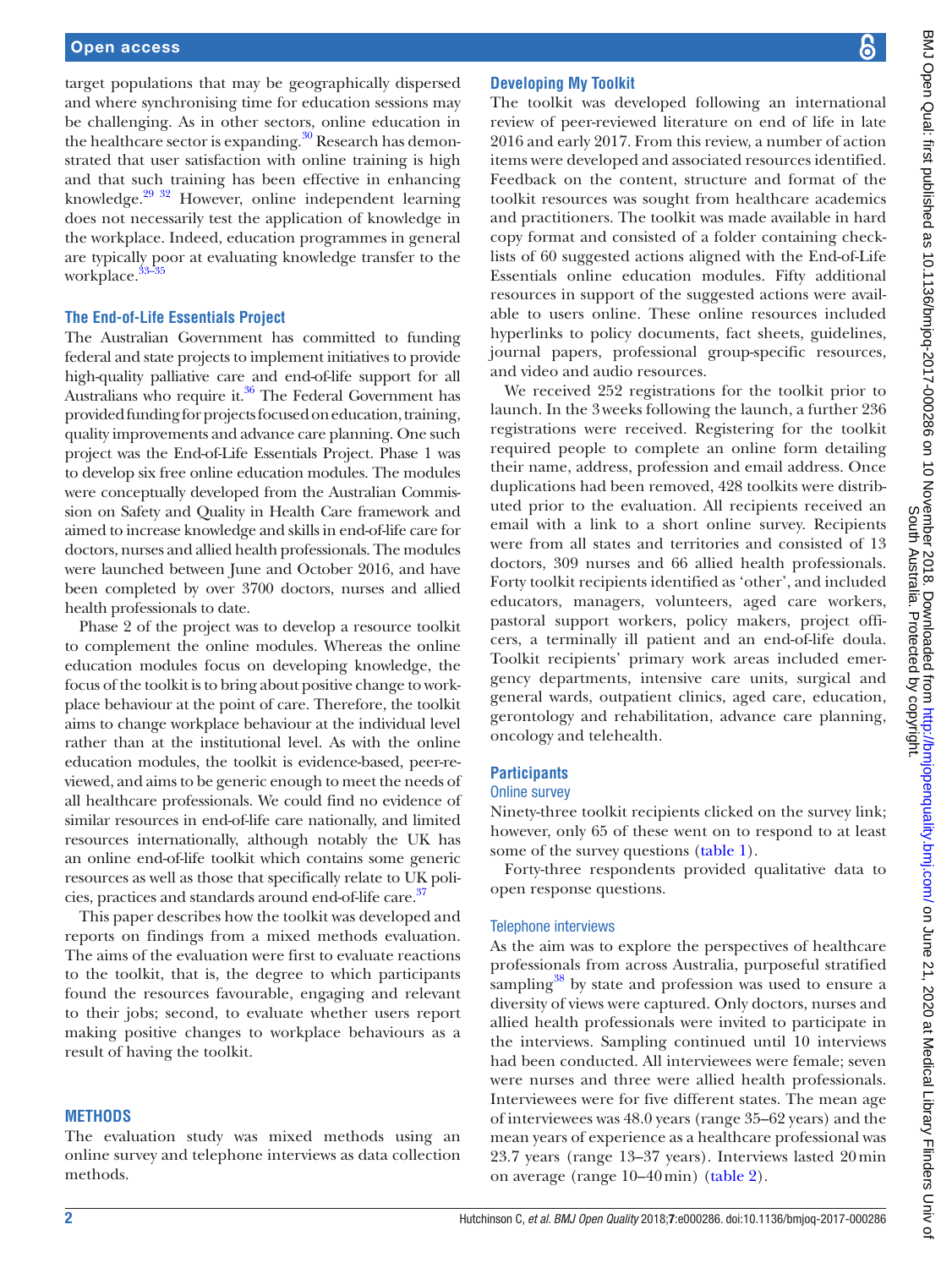<span id="page-2-0"></span>

| Survey sample by profession (frequencies)<br>Table 1 |                |                |                       |                  |  |  |  |
|------------------------------------------------------|----------------|----------------|-----------------------|------------------|--|--|--|
|                                                      | <b>Doctors</b> | <b>Nurses</b>  | <b>Allied health</b>  | <b>Total</b>     |  |  |  |
| Gender                                               |                |                |                       |                  |  |  |  |
| Male                                                 | $\overline{2}$ | $\overline{2}$ | $\overline{1}$        | 5                |  |  |  |
| Female                                               |                | 44             | 11                    | 55               |  |  |  |
| Age (years)                                          |                |                |                       |                  |  |  |  |
| $18 - 30$                                            |                | $\mathbf{1}$   |                       | $\mathbf{1}$     |  |  |  |
| $31 - 40$                                            |                | $\overline{4}$ | 3                     | $\overline{7}$   |  |  |  |
| $41 - 50$                                            | $\mathbf{1}$   | 13             | $\mathbf{1}$          | 15               |  |  |  |
| $51 - 60$                                            | $\mathbf{1}$   | 18             | 6                     | 25               |  |  |  |
| $60+$                                                |                | 10             | $\overline{2}$        | 12               |  |  |  |
| State/Territory                                      |                |                |                       |                  |  |  |  |
| <b>Australian Capital Territory</b>                  |                | 3              |                       | 3                |  |  |  |
| New South Wales                                      |                | 18             | $\overline{c}$        | 20               |  |  |  |
| Northern Territory                                   |                |                |                       |                  |  |  |  |
| Queensland                                           | $\overline{2}$ | 11             | $\overline{2}$        | 15               |  |  |  |
| South Australia                                      |                | 5              | $\overline{3}$        | $\boldsymbol{8}$ |  |  |  |
| Tasmania                                             |                | 2              |                       | $\overline{2}$   |  |  |  |
| Victoria                                             |                | 8              | $5\overline{)}$       | 13               |  |  |  |
| Western Australia                                    |                | $\overline{2}$ |                       | $\overline{2}$   |  |  |  |
| Years of experience                                  |                |                |                       |                  |  |  |  |
| 5 or less                                            |                | 9              | $\mathbf{2}^{\prime}$ | 11               |  |  |  |
| $6 - 10$                                             |                | 5              | $\mathbf{1}$          | $6\phantom{1}$   |  |  |  |
| $11 - 15$                                            |                | 5              | 6                     | 11               |  |  |  |
| $16 - 20$                                            |                | $\mathbf{1}$   | $\mathbf{1}$          | $\overline{2}$   |  |  |  |
| 21 or more                                           | $\overline{c}$ | 26             | $\overline{c}$        | 30               |  |  |  |
| Primary work area                                    |                |                |                       |                  |  |  |  |
| Emergency department                                 |                | 1              |                       | $\mathbf{1}$     |  |  |  |
| Intensive care unit                                  |                | 3              |                       | $\mathbf{3}$     |  |  |  |
| Surgical ward                                        |                | $\overline{c}$ | $\overline{c}$        | $\overline{4}$   |  |  |  |
| General ward                                         |                | $6\phantom{a}$ | $\blacksquare$        | $\overline{7}$   |  |  |  |
| Outpatient clinics                                   |                | 1              | 1                     | $\overline{2}$   |  |  |  |
| Quality improvement                                  |                | $\mathbf{1}$   |                       | $\mathbf{1}$     |  |  |  |
| Other                                                | 2              | 29             | 8                     | 39               |  |  |  |
| Total                                                | $\overline{c}$ | 47             | 12                    | 61               |  |  |  |

n=65. Some respondents did not provide full demographic data; four respondents did not provide any demographic data.

# **Materials**

### **Survey**

The first section of the survey contained demographic questions, regarding age, gender, postcode, occupation, years of experience and primary work area. Respondents were then asked 10 questions on the relevancy, content, presentation and usability of the toolkit. They were asked whether using the toolkit had impacted on their confidence in dealing with end-of-life matters and if they had implemented any actions from the toolkit. Responses to these 10 items were on a 5-point Likert scale (strongly agree to strongly disagree). Examples of items are 'The content of My Toolkit is relevant to me personally' and 'Having My Toolkit, I now feel more confident in discussing end-of-life matters with patients'. The remainder of the survey consisted of open response

questions for participants to detail changes in workplace behaviour already implemented or planned.

#### Telephone interview

A semistructured interview schedule was developed which covered four broad topic areas with question prompts under each heading. These were (1) introduction/demographic data, (2) the relevance and quality of the materials and resources in the toolkit to their professional practice, (3) whether they believed the toolkit supports positive and effective changes to workplace practice with regard to end-of-life care, and (4) any other comments or feedback.

#### **Procedure**

All toolkit recipients were given 2weeks to complete the survey. Given that reminders have been shown to improve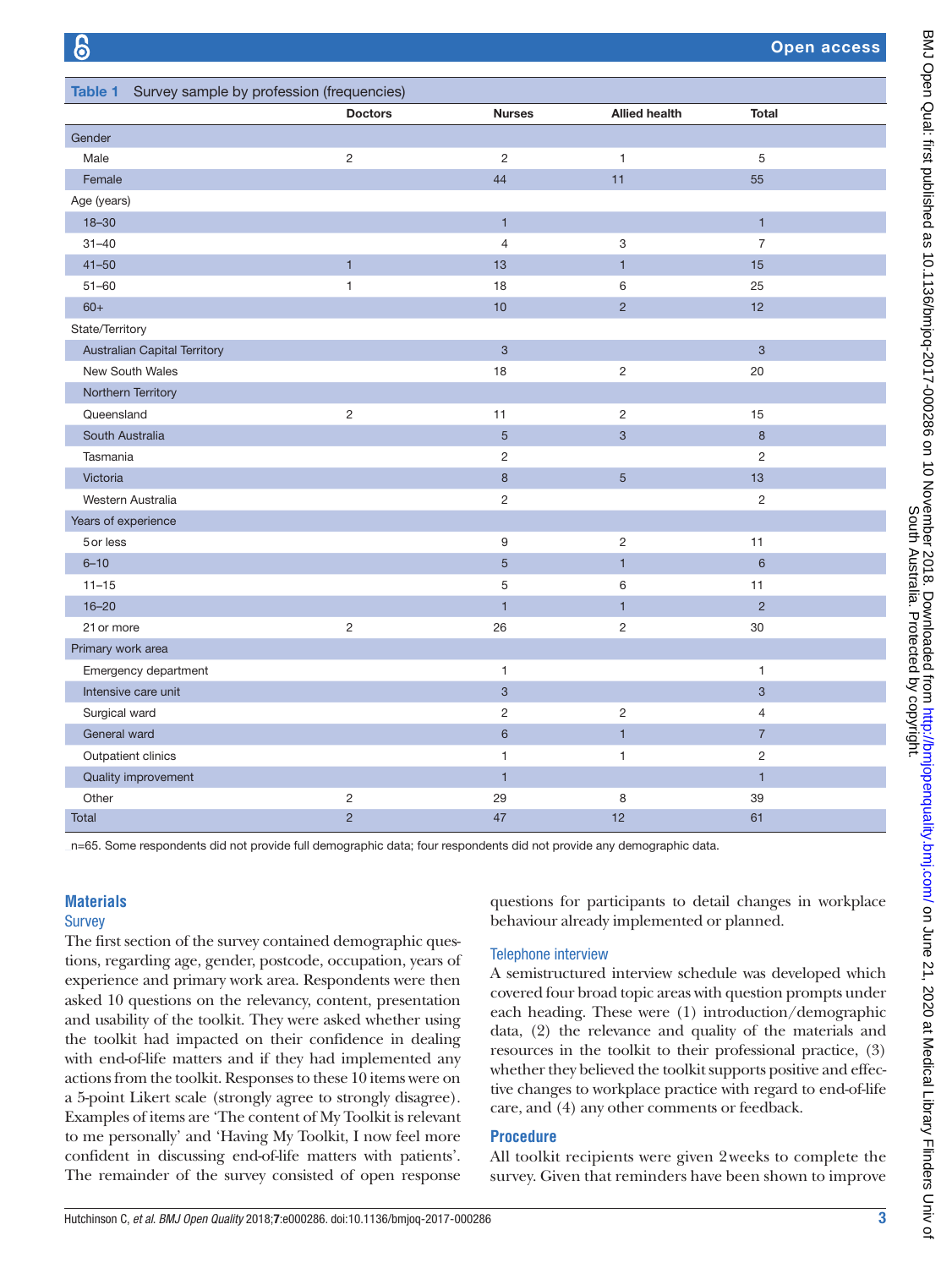<span id="page-3-0"></span>

| <b>Doctors</b><br><b>Nurses</b><br><b>Allied health</b><br><b>Total</b> |  |
|-------------------------------------------------------------------------|--|
|                                                                         |  |
| Gender                                                                  |  |
| Male                                                                    |  |
| $\overline{7}$<br>$\overline{3}$<br>Female<br>10                        |  |
| Age (years)                                                             |  |
| $18 - 30$                                                               |  |
| $31 - 40$<br>1<br>1                                                     |  |
| $\overline{2}$<br>$41 - 50$<br>$\overline{2}$                           |  |
| $\sqrt{2}$<br>$51 - 60$<br>4<br>$\,6\,$                                 |  |
| $\blacksquare$<br>$60+$<br>$\mathbf{1}$                                 |  |
| State/Territory                                                         |  |
| Australian Capital<br>$\overline{1}$<br>$\overline{1}$<br>Territory     |  |
| <b>New South Wales</b><br>1<br>1                                        |  |
| Northern Territory                                                      |  |
| Queensland<br>$\overline{2}$<br>$\overline{2}$                          |  |
| South Australia<br>$\mathbf{1}$<br>$\mathbf{1}$                         |  |
| Tasmania                                                                |  |
| $\mathbf{3}$<br>$\overline{2}$<br>$\overline{5}$<br>Victoria            |  |
| Western Australia                                                       |  |
| Years of experience                                                     |  |
| 5 or less                                                               |  |
| $6 - 10$                                                                |  |
| $11 - 15$<br>$\overline{c}$<br>$\,3$<br>1                               |  |
| $\blacksquare$<br>$\overline{2}$<br>$16 - 20$<br>$\mathbf{1}$           |  |
| 21 or more<br>5<br>4<br>1                                               |  |

 $n=10$ .

survey response rates, $39\frac{40}{9}$  a reminder email was sent to all toolkit recipients after 1week. There were 23 email delivery failures. In total, 65 completed the survey, a response rate of 16%.

Invitations to participate in a telephone interview were sent out concurrently with the survey link. Interview reminders were not sent. Participants formally agreed to participate in the telephone study and to have their interview audio-recorded.

# **Analysis**

Online responses to the survey were collected via the CareSearch<sup>41</sup> Research Data Management System. The data were imported into SPSS V.23 for descriptive analysis. Content analysis to identify key topics of discussion was conducted on interview data, coding directly from the audio files. $42$  The content analysis was guided by the evaluation aims.

# **Results**

In this section we outline the findings against the two evaluation questions: (1) users' reaction to the toolkit and (2) self-reported changes to workplace behaviours as a result of the toolkit.

# **Users' reactions to the toolkit**

The survey data showed that users responded positively to the toolkit in terms of relevancy, content and presentation [\(table](#page-4-0) 3—items 1–4). For example, 93.7% of the respondents agreed or strongly agreed that the toolkit was relevant to their profession and 92.1% that the toolkit was relevant to them personally ([table](#page-4-0) 3).

In the open response questions, many respondents also reported that they found the toolkit to be clearly laid out, easy to read, well organised and well written, as highlighted in the following quote:

Clear concise, well laid out and easy to negotiate. Not full of jargon, not cluttered. (State and occupation not reported, Survey Open Response)

The majority of respondents reported that, following use of the toolkit, they felt more confident in discussing end-of-life matters with colleagues, and patients and their families [\(table](#page-4-0) 3—items 5 and 6). Overall, 93.6%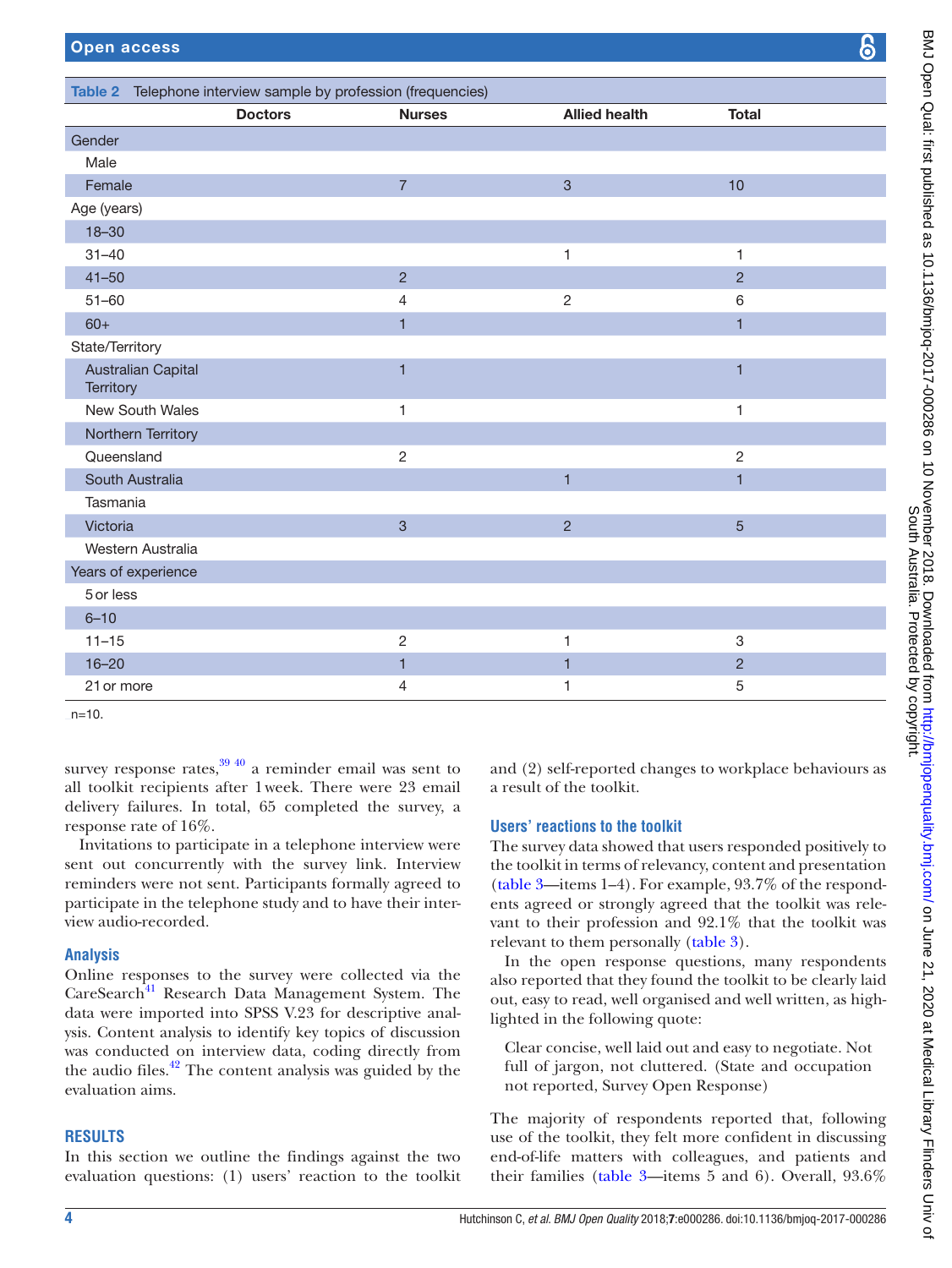<span id="page-4-0"></span>

| <b>EXAMPLE 6</b> Carvey responsive views chilly receive (79)                                                                |                             |      |      |          |                                     |
|-----------------------------------------------------------------------------------------------------------------------------|-----------------------------|------|------|----------|-------------------------------------|
|                                                                                                                             | <b>Strongly agree Agree</b> |      |      |          | Not sure Disagree Strongly disagree |
| 1. The content of My Toolkit is relevant to my profession.                                                                  | 55.6                        | 38.1 | 1.6  | 3.2      | 1.6                                 |
| 2. The content of My Toolkit is relevant to me personally.                                                                  | 42.9                        | 49.2 | 3.2  | 4.8      | 0                                   |
| 3. The content of My Toolkit is presented clearly.                                                                          | 56.5                        | 41.9 | 1.6  | $\Omega$ | $\Omega$                            |
| 4. The content of My Toolkit is organised in a logical way<br>that is easy to navigate.                                     | 61.3                        | 33.9 | 4.8  | 0        | 0                                   |
| 5. Having My Toolkit, I now feel more confident in discussing 35.5<br>end-of-life matters with colleagues.                  |                             | 50.0 | 12.9 | 1.6      | $\Omega$                            |
| 6. Having My Toolkit, I now feel more confident in discussing 33.9<br>end-of-life matters with patients and their families. |                             | 50.0 | 16.1 | 0        | 0                                   |
| 7. My Toolkit provides me with actionable behaviours to<br>improve end-of-life care.                                        | 45.2                        | 46.8 | 6.5  | 1.6      | $\Omega$                            |
| 8. I will access/refer to My Toolkit in the future.                                                                         | 57.1                        | 38.1 | 3.2  | 1.6      | $\mathbf{0}$                        |
| 9. I have referred at least one colleague to My Toolkit.                                                                    | 53.2                        | 29.0 | 4.8  | 11.3     | 1.6                                 |
| 10. I would recommend My Toolkit to my colleagues.                                                                          | 61.9                        | 31.7 | 6.3  | 0        | 0                                   |

n=65.

reported that they would recommend the toolkit to their colleagues, and indeed 82.2% reported that they had already recommended the toolkit to at least one colleague [\(table](#page-4-0) 3—items 9 and 10). These findings were also echoed in the survey open responses. For example:

Survey respondents' views on *My Toolkit* (%)

I have recommended this toolkit to be completed by staff working in acute settings across our local health district and also promoted it with Clinical Nurse Educators. (Nurse, New South Wales, Survey Open Response)

Furthermore, two of the ten interview participants were introduced to the toolkit via a colleague's recommendation. As with survey respondents, most interview participants were very positive about the toolkit and the potential impact it could have on their practice:

I think it's the best thing I have ever read really… as an educational tool…it's really considered, easy to read, easy to understand, easy to follow…and the resources that you suggested for further exploration is bang on the money, so you are not wasting my time. (Interview 1, Nurse, Australian Capital Territory)

Other participants also found the toolkit to be a valuable resource. Notably, participants found the toolkit format novel, and they appreciated having a resource that was Australian-specific:

I've never seen another toolkit like this…this is a really, really good start…I am not really aware of any Australia stuff, like this otherwise out there. If we can start on this and work on it, I think it's a great idea. (Interview 4, Clinical Nurse Manager, Queensland)

A participant from a culturally and linguistically diverse background (Interview 6, Social Worker, Victoria) particularly valued the actions and resources in support of cultural sensitivity. In her own personal and professional

experiences, she reported that these skills had been lacking among healthcare professionals. Some participants thought the toolkit was more aimed at nurses than allied health professionals or doctors. However, a social worker reported: *"I felt the toolkit was talking to me"* (Interview 6, Social Worker, Victoria). This affirms the relevancy of the materials to different professions within the target audience for the toolkit resource.

# **Self-reported changes to workplace behaviour as a result of the toolkit**

The primary aim of the toolkit was to change workplace behaviour in relation to end-of-life care. However, given the 4-week follow-up period and available resources, we relied on the self-report of participants to indicate whether they had made any changes to their workplace behaviour or intended to do so. We asked respondents to provide examples of changes to their behaviour and/ or intended changes. Overall, 59.3% reported that they had already implemented at least one behaviour change. Of those who had not yet implemented a change, 70.8% reported that they intended to in the near future.

The majority of examples of behaviour change implemented were in the area of communicating about end-oflife matters with colleagues, patients and their families. In the following quote, the respondent first engaged in end-of-life discussions with colleagues, facilitated by the toolkit, before initiating discussions with a patient and their family:

A recent dying patient was the perfect time to open the toolkit, show colleagues, discuss actions to improve our communication planning and care…I found the toolkit an excellent resource. We initiated the conversations with the patient and his family…everyone involved had their input and needs recorded and acknowledged. After his peaceful and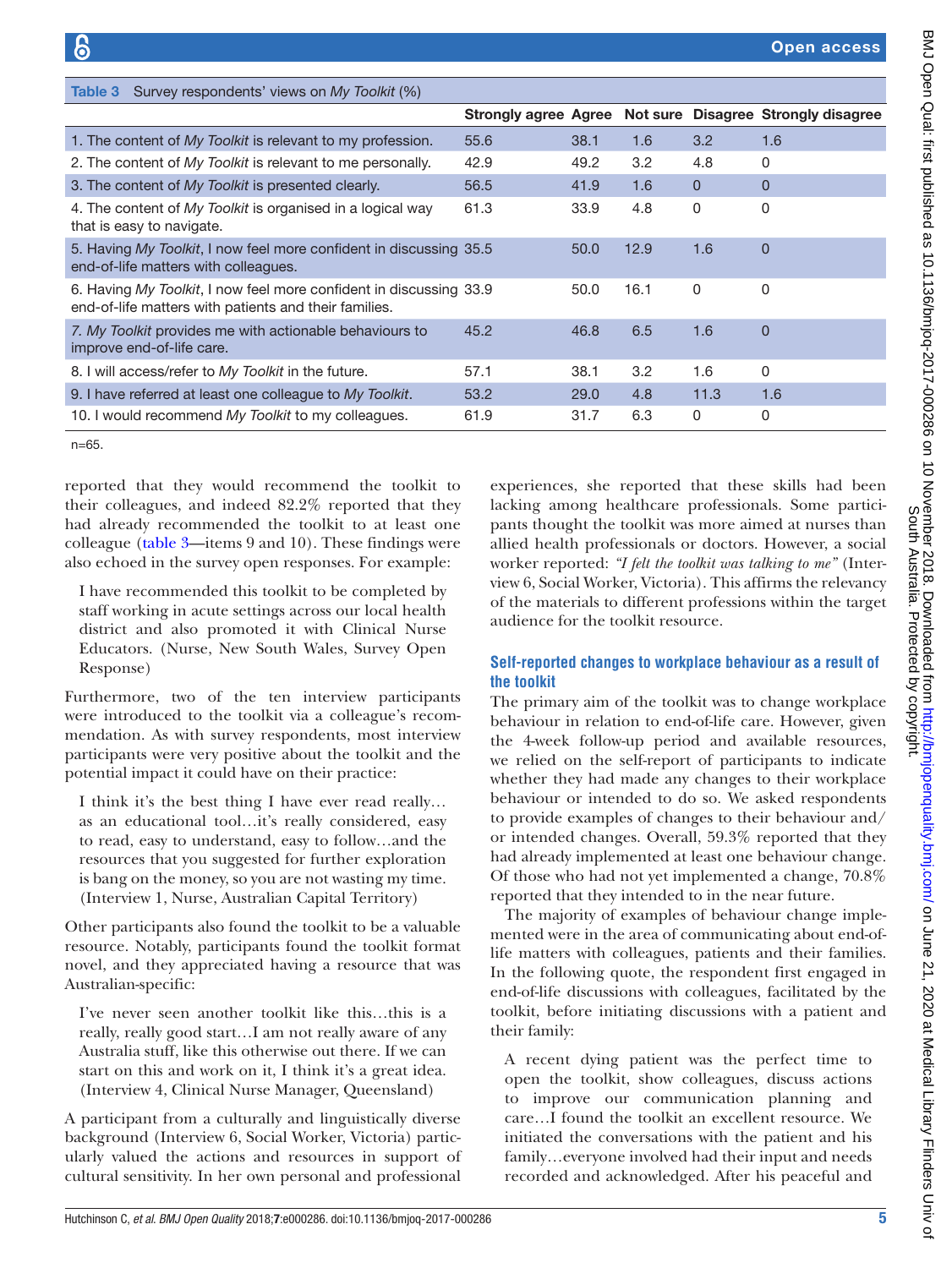dignified death there were no dramas, no unexpected unhappiness…participation and involvement to each individuals comfort level was excellent. (State and profession not reported, Survey Open Response)

Interview participants also saw communication regarding end-of-life matters as the major area in which the toolkit could support quality end-of-life care practice. Participants observed a great amount of discomfort and denial about the end of life and a tendency to push difficult conversations onto others, as discussed in the following quote:

'No one dies on my shift'…I hear that a lot…[I hear] 'the social worker deals with that kind of thing. I'll get the social worker to come and speak to you'…those on the spot questions: 'Am I going to die?', 'Oh Hang on; I'll get the social worker'. It's not appropriate. (Interview 3, Nurse, New South Wales)

The toolkit was intended to be a personal resource; however, against expectation, some respondents reported that they were using the toolkit as an educational tool, or intended to use the resource for educational purposes in the future. For example:

We are currently in the process of organising staff training sessions with the toolkit to educate all doctors and nurses in the department so there is consistency throughout the department. We have some consultants on board who are keen on the process who I have referred to your toolkit also. (Nurse, Victoria, Survey Open Response)

Several of the interview participants also reported that they saw value in the toolkit as an educational resource. Even though a couple of the interviewees felt that the content of the toolkit was too basic for their own needs, they saw it as an invaluable resource for more junior staff or those that were not routinely involved in palliative care. For example, interviewee 7 felt that the Toolkit *"wasn't extending my practice"* (Interview 7, Nurse, Victoria) as a palliative professional with 34 years' experience. However, she reported that she would use the toolkit when providing on-the-job education to graduate nurses, and that she *"would definitely recommend it to junior staff or ward staff"* (Interview 7, Nurse, Victoria).

However, other participants reported that the toolkit had a lot to offer a wide cross section of healthcare roles and varying lengths of experience. One participant advised:

We are not just going to push it [Toolkit] through [the] emergency [department], we are going to push it through the hospital…[I have] managed to get people from a lot of different departments… interested in the topic at the moment…starting on the floor within an ED [Emergency Department] as a trial and filtering out into other departments. I'm excited to get working on the change that is going to happen…it is good to see the consultants jumping on board and it's not just the nurses. (Interview 9, Nurse, Victoria)

As such, this participant envisaged using the toolkit to bring about positive changes to end-of-life care hospital-wide.

Survey respondents identified a number of intended future actions, including initiating end-of-life conversations with patients, family members and colleagues, sharing and discussing the toolkit at team meetings and workshops, recommending and promoting the toolkit to others, implementing better self-care strategies, and using the toolkit in formal training sessions.

# **Discussion**

The evaluation findings demonstrate that the toolkit was well received by users, with most finding that it was relevant to both their profession and their current role. Importantly users reported an increase in confidence in discussing end-of-life matters with colleagues, patients and families. This is an important outcome as psychological research has shown that confidence is a prerequisite to behaviour change.<sup>43</sup> 44

One aim of the evaluation was to identify the type of changes to workplace behaviour being reported by toolkit users. As with other research into end-of-life training needs, many users reported communication around end-of-life care as a major area of deficit among healthcare professionals $19-22$  and found initiating discussions around end-of-life care challenging. $6-11$  However, many users advised that the toolkit was helping to address this deficit, with behaviour change around communication being the most frequently self-reported change by respondents. These examples demonstrated that users were focusing on spending time discussing patients' wishes, involving family members, and ultimately supporting the dignified end of life for those in their care. However, it should be noted that follow-up was conducted only 4weeks after receiving the toolkit. It is important to conduct additional follow-up to identify if workplace behaviour has been maintained<sup>33</sup> and whether changes positively impact on patients' experience of end-of-life care.

However, it is important to note that almost 60% of users reported they had implemented a change to their own workplace practice in 4 weeks or less. Of those who had not yet implemented a change—perhaps due to only having recently received the resource—most reported they were planning on making a change to their workplace behaviour in the near future. The theory of planned behaviour posits that intention is the strongest predictor of future behaviour change, $45$  a theory that has been well supported in the literature (eg, see McEachan et al. $46$  for a meta-analysis of studies on planned behaviour). This early evaluation evidence therefore indicates that the toolkit has the potential to effect workplace change at the practitioner level.

Notably, two themes emerged from the evaluation that were not anticipated. First, although the toolkit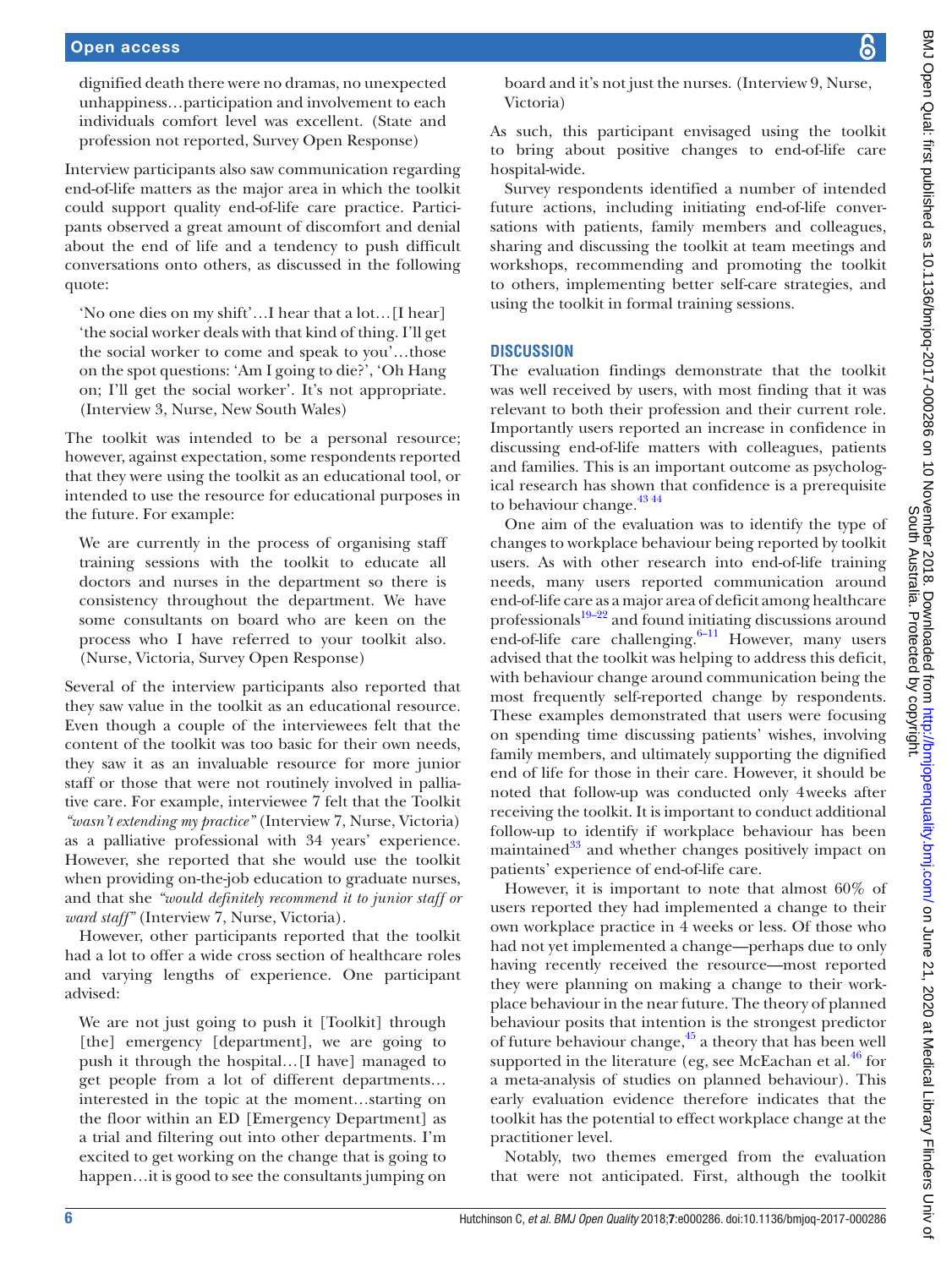was intended to be a personal resource, the survey and interview data both showed that it was being used as an educational resource both within work units and with healthcare students and recent graduates. One interview participant noted that there was gathering momentum to use the toolkit across the whole hospital and she was personally engaged in this project, starting with the own department. As such, there are indications that the toolkit is being used to improve quality end-of-life care beyond the practitioner level to team and organisational levels.

Second, although the toolkit was intended to be used by doctors, nurses and allied health professionals, we found it was being used by a wider audience; 9.3% of requesters were not doctors, nurses or allied health; they were educators, managers, volunteers, aged care workers, pastoral support workers, policy makers, project officers, a terminally ill patient and an end-of-life doula.

Overall, 15% of survey respondents were aged care workers or healthcare professionals working in the aged care sector. These participants and others saw the toolkit as potentially useful to aged care workers in both community and residential settings. Currently, more than 240000 workers are employed in direct care worker roles across the residential and community sectors. $47$  Given that patients nearing the end of life may shift between resi-dential or community settings and acute hospital care,<sup>[6](#page-7-2)</sup> extending the toolkit resources to this sector could potentially extend the utility of this resource.

Finally, it is worth acknowledging that the timeframe for the evaluation was more contracted than anticipated. It was hoped that the evaluation would have been extended over a longer period in order to potentially capture a larger sample and a wider range of workplace behaviour changes. This shortened timeframe was due to development issues in late 2016 resulting in additional recruitment to develop the toolkit. Therefore, the evaluation of changes to workplace behaviours following receipt of the toolkit was only able to be established over a maximum period of 4weeks. Despite this, 59.3% of respondents had made a change to workplace behaviour. That many recipients were able to make behavioural changes within such a short time period is a good indicator of the usability and potential effectiveness.

As with all evaluation studies, there are some notable limitations to this study. First, the sample was self-selected and may reflect a subsample of the target population who have a particular interest in end of life not shared with the target population at large. Second, the sample size was relative small at 16% and therefore may not be representative, although studies have shown that low response rates are not uncommon among healthcare professionals—especially online surveys—due primarily to lack of time.[48 49](#page-7-25) Third, changes to workplace behaviour were based on self-report and therefore could not be externally validated. Furthermore, the effectiveness of changes to workplace behaviours on patients' experiences of their end-of-life care is important but was beyond the scope of the current study. Further evaluation should incorporate

longer term monitoring of behaviour change and measures of patient experience.

# **Conclusions**

The toolkit has been well received by users, with many recommending the resource to colleagues. The evaluation data demonstrate that the toolkit had resulted in self-reported changes to workplace practice, with the vast majority of toolkit users reporting that the toolkit made them feel more confident in addressing end-of-life issues with patients and their families. While the toolkit was intended as a resource for individual use in acute hospital settings, we note that the toolkit has had broader appeal both in terms of its applicability in other settings and to other user groups. Some extension of materials would be expected to broaden the appeal of toolkit to other groups such as aged care workers, who represent a significant workers' population providing care to Australians ageing and nearing the end of life. The toolkit has also been used as an education tool in numerous settings. Finally, the toolkit provides a new resource within the sector, and the Australian-specific nature of the resource has been highly valued by users.

Acknowledgements We acknowledge the generous contribution of time and expertise by the members of the Advisory Group, and thank the many members of the clinical community who donated their time to the review of content, resources and products associated with this End-of-Life Essentials Project.

Contributors The toolkit and its evaluation was conceptualised by JT and KD. The toolkit was developed by CH with feedback from JT and KD, as well as a panel of medical experts. CH developed the evaluation materials, collected and analysed the data. Agreement on the themes and key messages was by consensus of all authors. The paper was drafted by CH. All authors commented, reviewed and approved the final draft.

Funding The End-of-Life Essentials Project is funded by the Australian Government Department of Health.

Competing interests CH and KD have received salary funding from the project.

Patient consent Not required.

Ethics approval Ethics approval for this project was provided by the Flinders University Social and Behaviour Ethics Committee (7568).

Provenance and peer review Not commissioned; externally peer reviewed.

Data sharing statement Data access can be requested by contacting the corresponding author.

Open access This is an open access article distributed in accordance with the Creative Commons Attribution Non Commercial (CC BY-NC 4.0) license, which permits others to distribute, remix, adapt, build upon this work non-commercially, and license their derivative works on different terms, provided the original work is properly cited, appropriate credit is given, any changes made indicated, and the use is non-commercial. See: [http://creativecommons.org/licenses/by-nc/4.0/.](http://creativecommons.org/licenses/by-nc/4.0/)

#### **References**

- <span id="page-6-0"></span>1. Foreman LM, Hunt RW, Luke CG, *et al*. Factors predictive of preferred place of death in the general population of South Australia. *[Palliat Med](http://dx.doi.org/10.1191/0269216306pm1149oa)* 2006;20:447–53.
- <span id="page-6-1"></span>2. Australian Senate. *Senate community affairs reference committee: palliative care in Australia*. Canberra: Commonwealth of Australia, 2012. (accessed 12 Jun 2017).
- <span id="page-6-2"></span>3. Australian Commission on Safety and Quality in Health Care. *National Consensus Statement: essential elements for safe and high quality end-of-life care*. Sydney: ACSQHC, 2015. (accessed 20 Jul 2017).

South Australia. Protected by copyright.